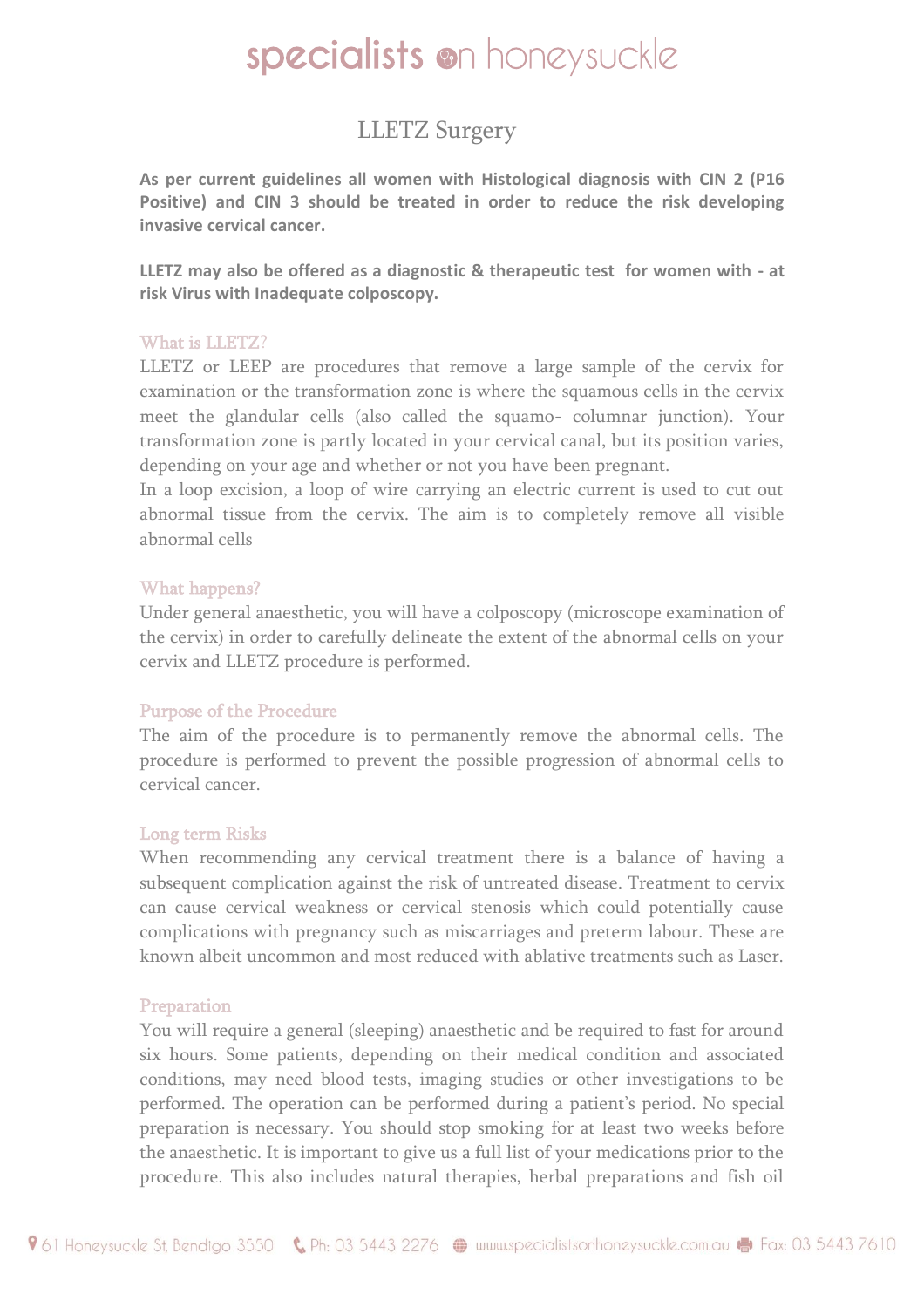# specialists on honeysuckle

tablets which may have an unpredictable effect on the blood's ability to clot. You should stop using any vaginal pessaries, creams or lubricants for a week prior to the procedure.

#### Anaesthetic

This is invariably carried out under a General anaesthetic. (GA)

## Duration of Procedure

Around fifteen minutes.

# Post-Procedure Care

After leaving the operating theatre you will usually have a drip or intravenous line in-situ. This is to maintain your hydration as you will have been fasting prior to the procedure. You will be cared for in the Recovery Area of the Operating Theatre which involves one on one care by a specialist member of the nursing staff. After around one to two hours you will be offered something to eat or drink if appropriate, will be able to change back into your normal clothes and arrangements for discharge will be initiated. The vast majority are performed as day surgery.

# Post-Discharge Care

Most patients are able to resume their regular activities within 24 hours.

Pain and pain management: There is usually no pain following this treatment but some may rarely experience "period like" cramping and or abdominal pain. This may be relieved by non-steroidal anti-inflammatory medications such as Naprogesic or Nurofen in combination with Panadol, Panadeine, however significant discomfort is unlikely.

Vaginal Discharge: You may have clear or occasionally blood-stained vaginal discharge for 2 to 3 weeks following treatment. This is normal and part of the healing process. Rarely you may have slight bleeding.

Tampons: Whilst you are actively bleeding it is wise to avoid tampons for 3 weeks following treatment.

Sexual intercourse: We recommend to refrain from sexual intercourse for 3 weeks to allow complete healing.

Swimming/Bathing/Strenuous exercise: should be avoided for up to 2-3 weeks.

Oral contraception: If you are taking the oral contraceptive pill, do not cease it during this time.

Menstrual Patterns: A few patients find that their menstrual pattern is disturbed. Your next period may commence early, late or be missed completely. It may be light or heavy. If it is significantly heavier and longer than normal or if you have a second abnormal period, contact the surgery/clinic.